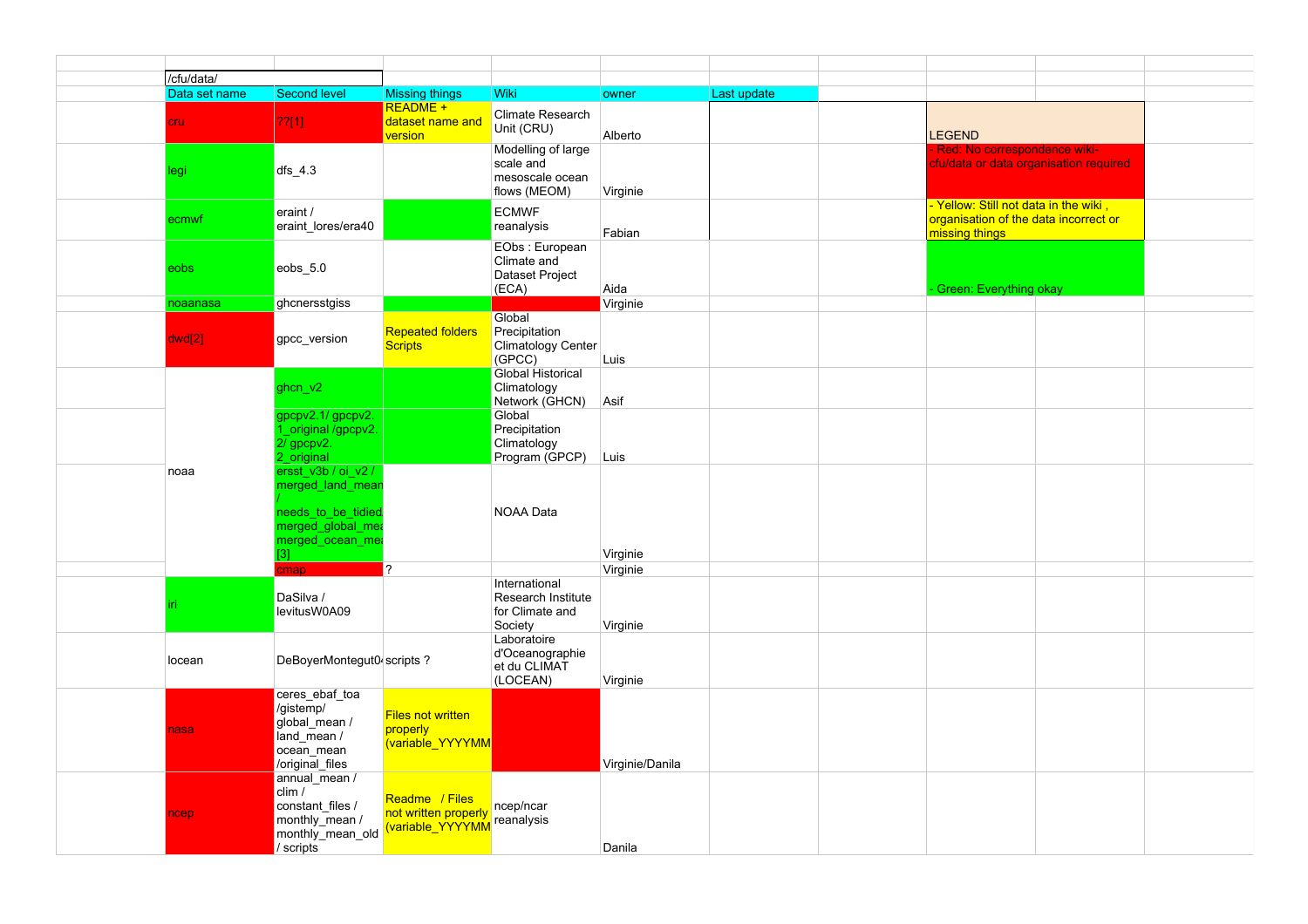| nsidc    | monthly_mean<br>OLD original_files properly                              | <b>Files not written</b><br>README scripts (variable_YYYYMM (NSIDC) | National Snow and<br>Ice Data Centre                    | Alberto     |  |  |  |
|----------|--------------------------------------------------------------------------|---------------------------------------------------------------------|---------------------------------------------------------|-------------|--|--|--|
| ukmo [4] | hadisst hadsst2<br>ocean_mean<br>global_mean<br>hadisstv1.1<br>land mean | <b>Files not written</b><br>properly<br>(variable_YYYYMM Centre     | British<br>Atmospheric Data                             | Luis/Isabel |  |  |  |
| whoi     | oaflux                                                                   |                                                                     | Woods Hole<br>Oceanographic<br>Institution              | Virginie    |  |  |  |
|          |                                                                          |                                                                     | <b>Tropical Rainfall</b><br>Measuring Mission<br>(TRMM) | Rachel      |  |  |  |
|          |                                                                          |                                                                     | TMI observations<br>Twentieth Century<br>Reanalysis     |             |  |  |  |
|          |                                                                          |                                                                     | Japanese 25-year<br>Reanalysis (JRA-<br>$ 25\rangle$    |             |  |  |  |
|          |                                                                          |                                                                     | Ocean reanalysis                                        |             |  |  |  |